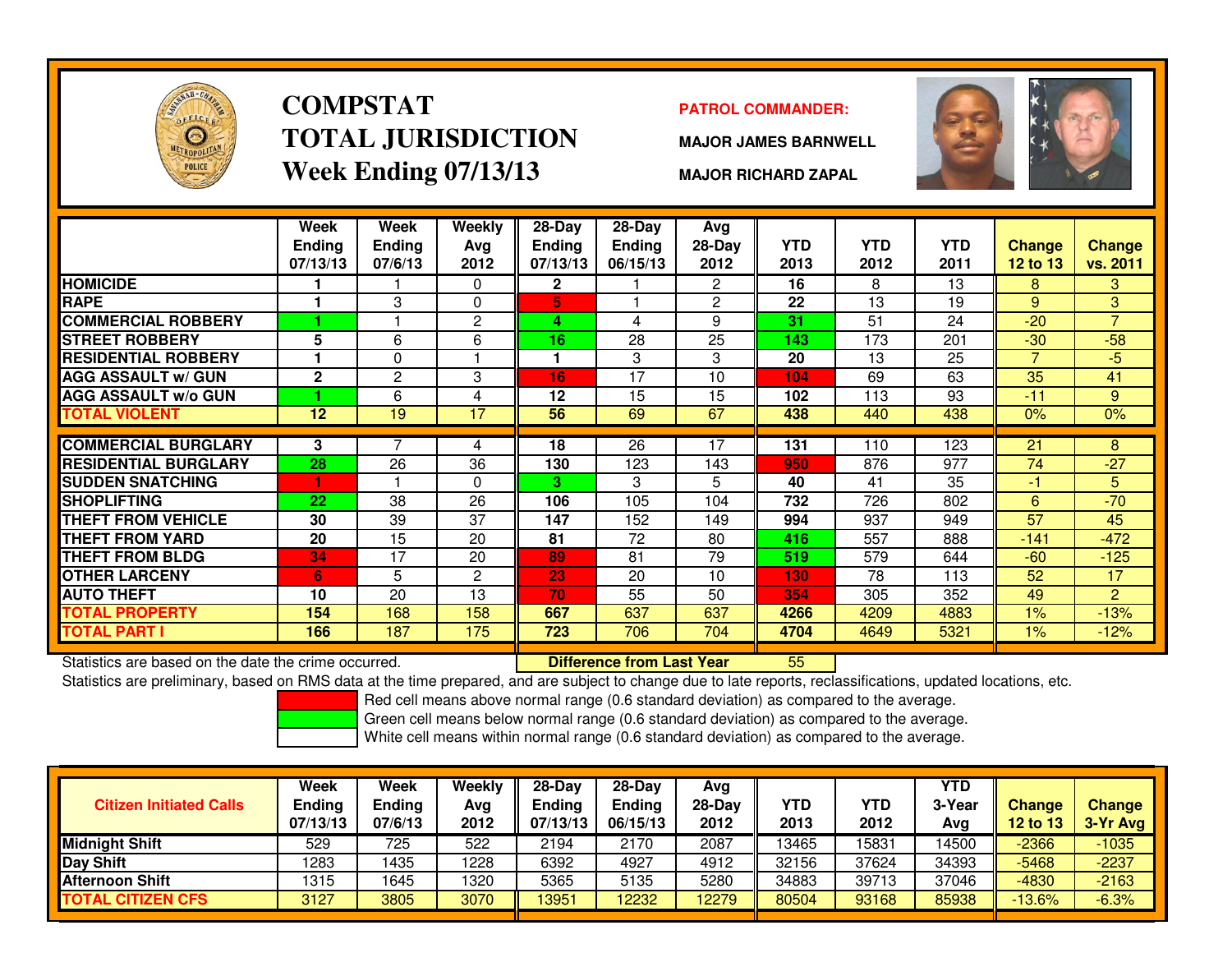

**COMPSTATWEST CHATHAM PRECINCTWeek Ending 07/13/13**

**PRECINCT COMMANDER:**

**CAPT. PHILIP REILLEY**



|                             | Week          | Week           | <b>Weekly</b>  | $28-Day$       | $28-Day$      | Avg            |              |            |                |                |               |
|-----------------------------|---------------|----------------|----------------|----------------|---------------|----------------|--------------|------------|----------------|----------------|---------------|
|                             | <b>Ending</b> | <b>Ending</b>  | Avg            | <b>Ending</b>  | <b>Ending</b> | 28-Day         | <b>YTD</b>   | <b>YTD</b> | <b>YTD</b>     | <b>Change</b>  | <b>Change</b> |
|                             | 07/13/13      | 07/6/13        | 2012           | 07/13/13       | 06/15/13      | 2012           | 2013         | 2012       | 2011           | 12 to 13       | vs. 2011      |
| <b>HOMICIDE</b>             | 0             | 0              | $\Omega$       | 0              | 0             | $\Omega$       |              | $\Omega$   | $\overline{2}$ |                | $-1$          |
| <b>RAPE</b>                 | $\mathbf{0}$  | 0              | $\Omega$       | $\mathbf{0}$   |               |                | 4            | 4          | 5              | $\Omega$       | $-1$          |
| <b>COMMERCIAL ROBBERY</b>   | 0             | 0              | 0              | $\bf{0}$       | 0             | $\overline{c}$ | 4            | 9          | 7              | $-5$           | $-3$          |
| <b>STREET ROBBERY</b>       | $\bf{0}$      | 0              |                | $\bf{0}$       |               | 3              | 14           | 24         | 22             | $-10$          | $-8$          |
| <b>RESIDENTIAL ROBBERY</b>  | 0             | 0              | $\Omega$       | 0              |               | $\Omega$       | 4            | $\Omega$   | 5              | 4              | $-1$          |
| <b>AGG ASSAULT w/ GUN</b>   | $\mathbf{0}$  | $\Omega$       | 0              | $\mathbf{0}$   | $\mathbf{2}$  |                | 10           | 8          | 17             | $\overline{2}$ | $-7$          |
| <b>AGG ASSAULT w/o GUN</b>  | $\bf{0}$      | $\overline{c}$ |                | $\mathbf{2}$   | 4             | $\overline{2}$ | 17           | 18         | 18             | $-1$           | $-1$          |
| <b>TOTAL VIOLENT</b>        | $\mathbf{0}$  | $\overline{2}$ | $\overline{2}$ | $\overline{2}$ | 9             | 9              | 54           | 63         | 76             | $-14%$         | $-29%$        |
|                             |               |                |                |                |               |                |              |            |                |                |               |
| <b>COMMERCIAL BURGLARY</b>  | 0             | 2              |                | 2              |               | 3              | 15           | 9          | 14             | 6              |               |
| <b>RESIDENTIAL BURGLARY</b> | 11            |                | 6              | 24             | 12            | 23             | 155          | 139        | 144            | 16             | 11            |
| <b>SUDDEN SNATCHING</b>     | $\mathbf{0}$  | 0              | 0              | $\mathbf{0}$   | $\Omega$      |                | $\mathbf{0}$ | 5          | 5              | $-5$           | $-5$          |
| <b>SHOPLIFTING</b>          | $\bf{0}$      | 2              | 2              | 11             | 8             | 10             | 77           | 65         | 79             | 12             | $-2$          |
| <b>THEFT FROM VEHICLE</b>   | 8             | 11             | 5              | 31             | 15            | 22             | 139          | 119        | 141            | 20             | $-2$          |
| <b>THEFT FROM YARD</b>      | $\mathbf 2$   |                | 3              | 11             | 11            | 13             | 53           | 94         | 144            | $-41$          | $-91$         |
| <b>THEFT FROM BLDG</b>      | 3             | 3              | 3              | 12             | 6             | 12             | 71           | 98         | 104            | $-27$          | $-33$         |
| <b>OTHER LARCENY</b>        | $\mathbf{0}$  | 0              | 0              | $\bf{0}$       |               | $\overline{c}$ | 8            | 15         | 22             | $-7$           | $-14$         |
| <b>AUTO THEFT</b>           |               | 3              | $\overline{c}$ | 9              | 8             |                | 51           | 40         | 79             | 11             | $-28$         |
| <b>TOTAL PROPERTY</b>       | 25            | 23             | 23             | 100            | 62            | 91             | 569          | 584        | 732            | $-3%$          | $-22%$        |
| <b>TOTAL PART I</b>         | 25            | 25             | 25             | 102            | 71            | 101            | 623          | 647        | 808            | $-4%$          | $-23%$        |

Statistics are based on the date the crime occurred. **Difference from Last Year** 

Statistics are preliminary, based on RMS data at the time prepared, and are subject to change due to late reports, reclassifications, updated locations, etc.

Red cell means above normal range (0.6 standard deviation) as compared to the average.

-24

Green cell means below normal range (0.6 standard deviation) as compared to the average.

| <b>Citizen Initiated Calls</b> | Week<br>Ending<br>07/13/13 | Week<br><b>Ending</b><br>07/6/13 | Weekly<br>Avg<br>2012 | $28-Day$<br>Ending<br>07/13/13 | $28$ -Dav<br>Endina<br>06/15/13 | Avg<br>28-Day<br>2012 | YTD<br>2013 | YTD<br>2012 | <b>YTD</b><br>3-Year<br>Avg | <b>Change</b><br><b>12 to 13</b> | <b>Change</b><br>3-Yr Avg |
|--------------------------------|----------------------------|----------------------------------|-----------------------|--------------------------------|---------------------------------|-----------------------|-------------|-------------|-----------------------------|----------------------------------|---------------------------|
| <b>Midnight Shift</b>          | 113                        | 139                              | 100                   | 444                            | 377                             | 401                   | 2624        | 3167        | 2834                        | $-543$                           | $-210$                    |
| Day Shift                      | 307                        | 315                              | 248                   | 2568                           | 996                             | 993                   | 6616        | 7409        | 6956                        | $-793$                           | $-340$                    |
| <b>Afternoon Shift</b>         | 242                        | 334                              | 271                   | 1056                           | 988                             | 1086                  | 7073        | 7905        | 7509                        | $-832$                           | $-436$                    |
| <b>TOTAL CITIZEN CFS</b>       | 662                        | 662                              | 620                   | 4068                           | 2361                            | 2479                  | 16313       | 18481       | 7299                        | $-11.7%$                         | $-5.7%$                   |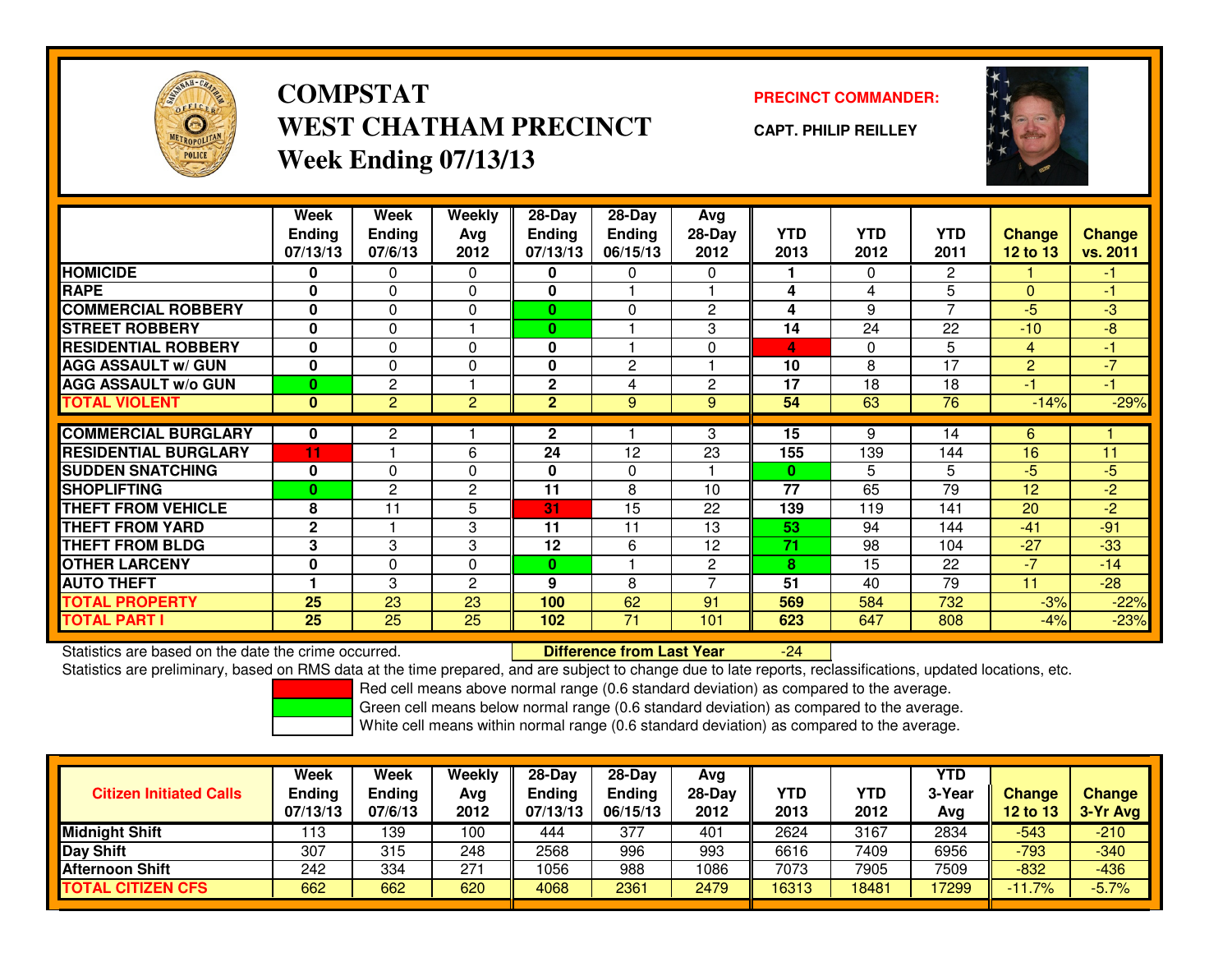

## **COMPSTATDOWNTOWN PRECINCTWeek Ending 07/13/13**

### **PRECINCT COMMANDER:**

**CAPT. MIKE WILKINS**

<sup>70</sup>



|                             | Week           | Week           | <b>Weekly</b>  | $28$ -Day                | $28$ -Day      | Avg            |            |            |            |                |                |
|-----------------------------|----------------|----------------|----------------|--------------------------|----------------|----------------|------------|------------|------------|----------------|----------------|
|                             | <b>Ending</b>  | <b>Ending</b>  | Avg            | Ending                   | <b>Ending</b>  | 28-Day         | <b>YTD</b> | <b>YTD</b> | <b>YTD</b> | <b>Change</b>  | <b>Change</b>  |
|                             | 07/13/13       | 07/6/13        | 2012           | 07/13/13                 | 06/15/13       | 2012           | 2013       | 2012       | 2011       | 12 to 13       | vs. 2011       |
| <b>HOMICIDE</b>             | 0              | 0              | 0              | 0                        |                |                | 5          |            | 3          | 4              | $\overline{2}$ |
| <b>RAPE</b>                 | 0              |                | $\mathbf 0$    | $\overline{2}$           | $\Omega$       | $\Omega$       | 6          | 3          | 3          | 3              | 3              |
| <b>COMMERCIAL ROBBERY</b>   | 1              |                | $\Omega$       | 3                        | $\Omega$       |                | 5          | 6          |            | -1             | 4              |
| <b>STREET ROBBERY</b>       | 3              | $\overline{2}$ | $\mathbf{2}$   | $\overline{\phantom{a}}$ | 15             | 8              | 58         | 54         | 58         | 4              | $\mathbf{0}$   |
| <b>RESIDENTIAL ROBBERY</b>  | 0              | 0              | $\mathbf 0$    | $\mathbf{0}$             | $\Omega$       |                | 4          | 2          | 4          | $\overline{2}$ | $\mathbf{0}$   |
| <b>AGG ASSAULT w/ GUN</b>   |                |                |                | 6                        | 3              | $\overline{c}$ | 28         | 12         | 15         | 16             | 13             |
| <b>AGG ASSAULT w/o GUN</b>  |                | 0              |                | $\overline{2}$           | 5              | 5              | 23         | 33         | 18         | $-10^{-}$      | 5              |
| <b>TOTAL VIOLENT</b>        | 6              | 5              | 4              | 20                       | 24             | 17             | 129        | 111        | 102        | 16%            | 26%            |
| <b>COMMERCIAL BURGLARY</b>  | $\mathbf{2}$   | 3              |                | 5                        | $\overline{2}$ | 2              | 16         | 16         | 23         | $\mathbf{0}$   | $\sqrt{-7}$    |
| <b>RESIDENTIAL BURGLARY</b> |                | 3              | 3              | 14                       | 15             | 12             | 99         | 85         | 101        | 14             | $-2$           |
| <b>SUDDEN SNATCHING</b>     |                |                | $\Omega$       | 3                        | 3              | $\overline{2}$ | 22         | 20         | 11         | 2              | 11             |
| <b>SHOPLIFTING</b>          | 5              | 4              | 3              | 17                       | 13             | 11             | 89         | 69         | 86         | 20             | 3              |
| <b>THEFT FROM VEHICLE</b>   | 5              | 5              | 7              | 29                       | 23             | 29             | 196        | 189        | 157        | 7              | 39             |
| <b>THEFT FROM YARD</b>      | 5              | 6              | 5              | 25                       | 19             | 19             | 129        | 115        | 233        | 14             | $-104$         |
| <b>THEFT FROM BLDG</b>      | 4              | 5              | 5              | 16                       | 15             | 18             | 97         | 129        | 141        | $-32$          | $-44$          |
| <b>OTHER LARCENY</b>        | $\overline{2}$ |                |                | 7                        | 5              | $\overline{2}$ | 31         | 16         | 35         | 15             | $-4$           |
| <b>AUTO THEFT</b>           | $\mathbf{2}$   | 4              | $\overline{c}$ | 12                       | 9              | 8              | 61         | 49         | 42         | 12             | 19             |
| <b>TOTAL PROPERTY</b>       | 27             | 32             | 25             | 128                      | 104            | 104            | 740        | 688        | 829        | 8%             | $-11%$         |
| <b>TOTAL PART I</b>         | 33             | 37             | 30             | 148                      | 128            | 121            | 869        | 799        | 931        | 9%             | $-7%$          |

Statistics are based on the date the crime occurred. **Difference from Last Year** 

Statistics are preliminary, based on RMS data at the time prepared, and are subject to change due to late reports, reclassifications, updated locations, etc.

Red cell means above normal range (0.6 standard deviation) as compared to the average.

Green cell means below normal range (0.6 standard deviation) as compared to the average.

| <b>Citizen Initiated Calls</b> | Week<br>Ending<br>07/13/13 | Week<br><b>Ending</b><br>07/6/13 | Weekly<br>Avg<br>2012 | $28-Day$<br><b>Ending</b><br>07/13/13 | $28-Dav$<br><b>Endina</b><br>06/15/13 | Avg<br>28-Day<br>2012 | YTD<br>2013 | YTD<br>2012 | <b>YTD</b><br>3-Year<br>Avg | Change<br><b>12 to 13</b> | <b>Change</b><br>3-Yr Avg |
|--------------------------------|----------------------------|----------------------------------|-----------------------|---------------------------------------|---------------------------------------|-----------------------|-------------|-------------|-----------------------------|---------------------------|---------------------------|
| <b>Midnight Shift</b>          | 95                         | 155                              | 120                   | 456                                   | 472                                   | 480                   | 3025        | 3537        | 3276                        | $-512$                    | $-251$                    |
| <b>Day Shift</b>               | 21٬                        | 254                              | 210                   | 843                                   | 842                                   | 838                   | 5731        | 6441        | 5964                        | $-710$                    | $-233$                    |
| <b>Afternoon Shift</b>         | 232                        | 302                              | 222                   | 982                                   | 988                                   | 889                   | 6305        | 6819        | 6429                        | $-514$                    | $-124$                    |
| <b>TOTAL CITIZEN CFS</b>       | 538                        | 711                              | 552                   | 2281                                  | 2302                                  | 2207                  | 15061       | 16797       | 5670                        | $-10.3%$                  | $-3.9%$                   |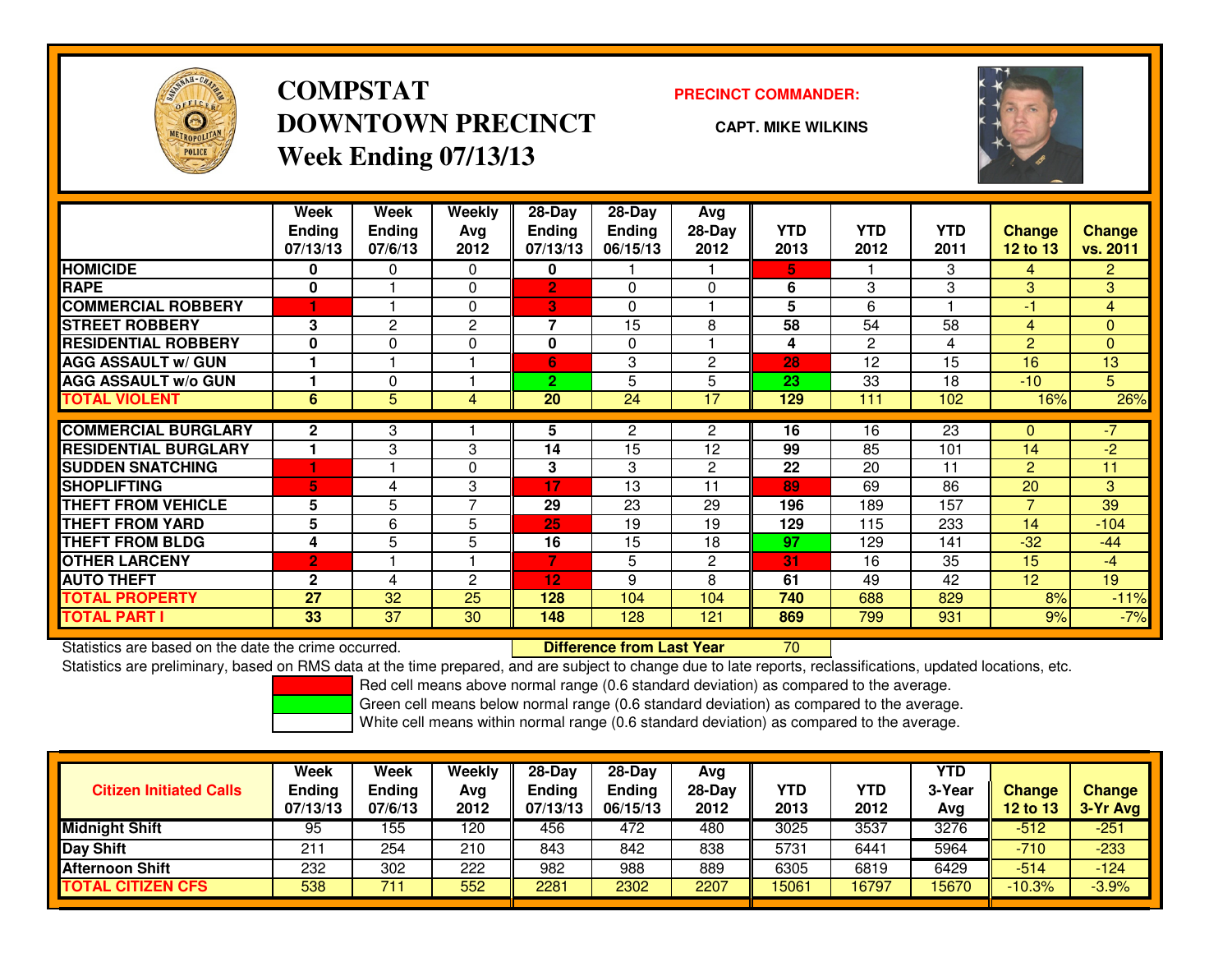

# **COMPSTATCENTRAL PRECINCT CAPT. DEVONN ADAMSWeek Ending 07/13/13**

**PRECINCT COMMANDER:**



|                             | Week<br><b>Ending</b><br>07/13/13 | Week<br><b>Ending</b><br>07/6/13 | Weekly<br>Ava<br>2012 | 28-Day<br><b>Ending</b><br>07/13/13 | 28-Day<br>Ending<br>06/15/13 | Avg<br>$28-Day$<br>2012 | <b>YTD</b><br>2013 | <b>YTD</b><br>2012 | <b>YTD</b><br>2011 | <b>Change</b><br><b>12 to 13</b> | <b>Change</b><br>vs. 2011 |
|-----------------------------|-----------------------------------|----------------------------------|-----------------------|-------------------------------------|------------------------------|-------------------------|--------------------|--------------------|--------------------|----------------------------------|---------------------------|
| <b>HOMICIDE</b>             |                                   | 0                                | $\Omega$              |                                     | $\Omega$                     |                         | 5                  | 5                  | 4                  | $\Omega$                         |                           |
| <b>RAPE</b>                 |                                   |                                  | 0                     | $\overline{2}$                      | $\Omega$                     | 0                       | 5                  | $\Omega$           | 4                  | 5                                |                           |
| <b>COMMERCIAL ROBBERY</b>   | $\bf{0}$                          | 0                                | $\Omega$              |                                     |                              | $\overline{2}$          | $\overline{7}$     | 9                  | 3                  | $-2$                             | $\overline{4}$            |
| <b>STREET ROBBERY</b>       | 0                                 | 3                                | 2                     | 4                                   | 3                            | 7                       | 33                 | 44                 | 67                 | $-11$                            | $-34$                     |
| <b>RESIDENTIAL ROBBERY</b>  | 0                                 | 0                                | $\Omega$              | 0                                   |                              | $\Omega$                | 4                  | 3                  | $\overline{2}$     |                                  | $\overline{2}$            |
| <b>AGG ASSAULT w/ GUN</b>   | $\bf{0}$                          |                                  |                       | $6\phantom{1}$                      | 8                            | 4                       | 32                 | 25                 | 21                 | $\overline{7}$                   | 11                        |
| <b>AGG ASSAULT w/o GUN</b>  | $\bf{0}$                          | 2                                |                       | 4                                   | 4                            | 3                       | 31                 | 25                 | 26                 | 6                                | 5 <sup>2</sup>            |
| <b>TOTAL VIOLENT</b>        | $\overline{2}$                    | 7                                | 4                     | 18                                  | 17                           | 16                      | 117                | 111                | 127                | 5%                               | $-8%$                     |
|                             |                                   |                                  |                       |                                     |                              |                         |                    |                    |                    |                                  |                           |
| <b>COMMERCIAL BURGLARY</b>  | 0                                 |                                  |                       | 6                                   | 13                           | 4                       | 46                 | $\overline{25}$    | 50                 | 21                               | -4                        |
| <b>RESIDENTIAL BURGLARY</b> | 4                                 | 4                                | 10                    | 27                                  | 32                           | 39                      | 249                | 249                | 294                | $\mathbf{0}$                     | $-45$                     |
| <b>SUDDEN SNATCHING</b>     | $\bf{0}$                          | $\Omega$                         | $\Omega$              | $\mathbf{0}$                        | $\Omega$                     |                         | 6                  | $\overline{7}$     | 14                 | $-1$                             | -8                        |
| <b>SHOPLIFTING</b>          | $\mathbf{2}$                      | 3                                |                       | 10                                  | 5                            | 4                       | 55                 | 21                 | 36                 | 34                               | 19                        |
| <b>THEFT FROM VEHICLE</b>   | 7                                 | 8                                | 9                     | 29                                  | 46                           | 35                      | 228                | 237                | 261                | $-9$                             | $-33$                     |
| <b>THEFT FROM YARD</b>      | 10 <sub>1</sub>                   | 3                                | 5                     | 25                                  | 18                           | 20                      | 108                | 145                | 240                | $-37$                            | $-132$                    |
| <b>THEFT FROM BLDG</b>      | $\overline{7}$                    |                                  | 3                     | 17                                  | 19                           | 12                      | 114                | 98                 | 147                | 16                               | $-33$                     |
| <b>OTHER LARCENY</b>        | 1                                 | 0                                | $\Omega$              |                                     | 6                            |                         | 21                 | 10                 | 21                 | 11                               | $\overline{0}$            |
| <b>AUTO THEFT</b>           | 3                                 | 3                                | 3                     | 16                                  | 15                           | 12                      | 94                 | 73                 | 102                | 21                               | -8                        |
| <b>TOTAL PROPERTY</b>       | 34                                | 23                               | 32                    | 131                                 | 154                          | 128                     | 921                | 865                | 1165               | 6%                               | $-21%$                    |
| <b>TOTAL PART I</b>         | 36                                | 30                               | 36                    | 149                                 | 171                          | 145                     | 1038               | 976                | 1292               | 6%                               | $-20%$                    |

Statistics are based on the date the crime occurred. **Difference from Last Year** 

Statistics are based on the date the crime occurred. **Externee the Difference from Last Year http://**<br>Statistics are preliminary, based on RMS data at the time prepared, and are subject to change due to late reports, recla

Red cell means above normal range (0.6 standard deviation) as compared to the average.

Green cell means below normal range (0.6 standard deviation) as compared to the average.

| <b>Citizen Initiated Calls</b> | <b>Week</b><br><b>Ending</b><br>07/13/13 | <b>Week</b><br>Ending<br>07/6/13 | Weekly<br>Avg<br>2012 | $28-Day$<br><b>Ending</b><br>07/13/13 | $28-Dav$<br>Ending<br>06/15/13 | Avg<br>28-Dav<br>2012 | YTD<br>2013 | YTD<br>2012 | YTD<br>3-Year<br>Avg | <b>Change</b><br><b>12 to 13</b> | <b>Change</b><br>3-Yr Avg |
|--------------------------------|------------------------------------------|----------------------------------|-----------------------|---------------------------------------|--------------------------------|-----------------------|-------------|-------------|----------------------|----------------------------------|---------------------------|
| <b>Midnight Shift</b>          | ∣18                                      | 143                              | 116                   | 471                                   | 473                            | 463                   | 2924        | 3478        | 3191                 | $-554$                           | $-267$                    |
| Day Shift                      | 257                                      | 287                              | 269                   | 1015                                  | 1023                           | 1078                  | 6769        | 8035        | 6763                 | $-1266$                          | 6                         |
| <b>Afternoon Shift</b>         | 288                                      | 292                              | 291                   | 101                                   | 1079                           | 163                   | 7323        | 8718        | 8080                 | $-1395$                          | $-757$                    |
| <b>TOTAL CITIZEN CFS</b>       | 663                                      | 722                              | 676                   | 2587                                  | 2575                           | 2704                  | 17016       | 20231       | 18035                | $-15.9%$                         | $-5.6%$                   |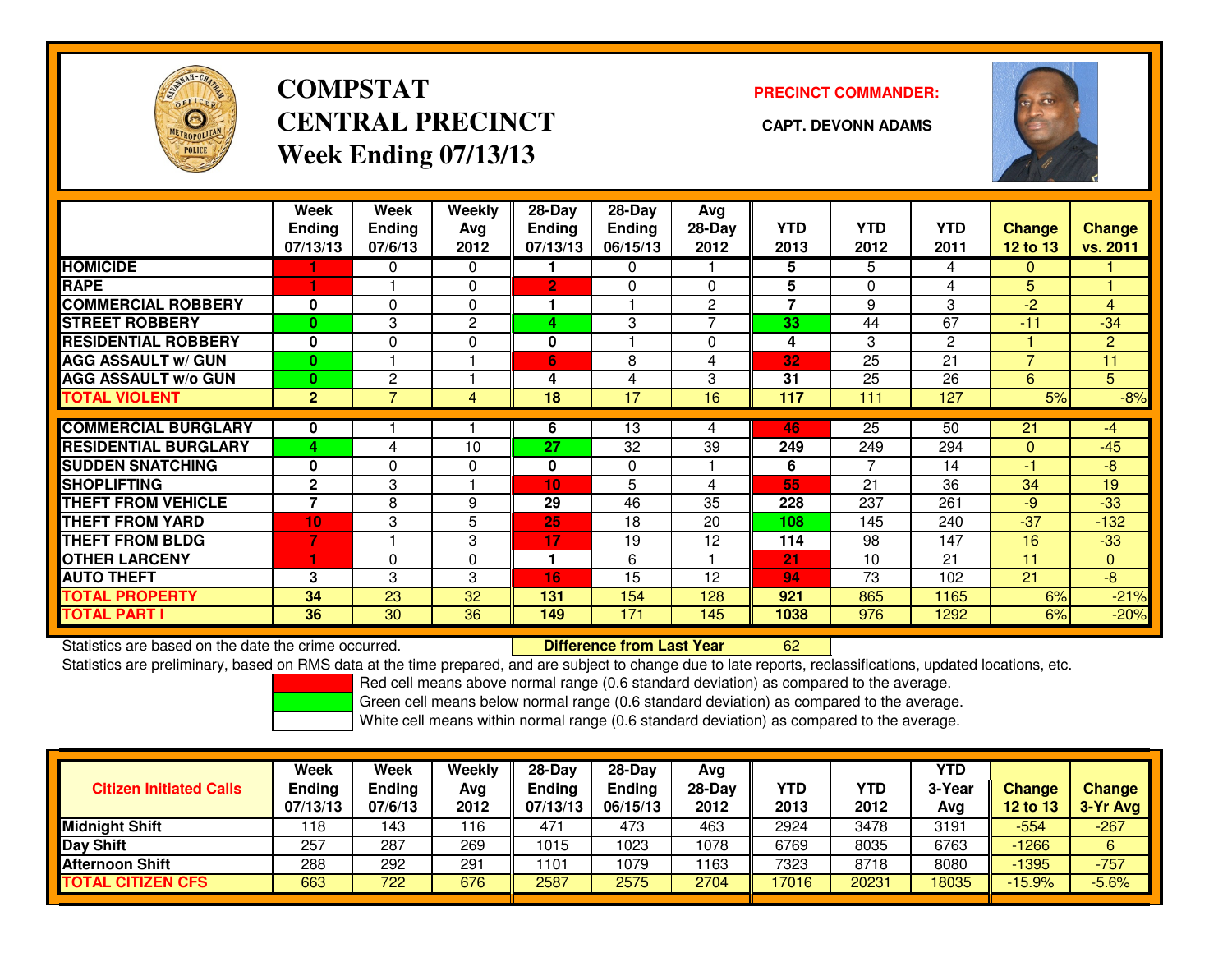

### **COMPSTAT PRECINCT COMMANDER: SOUTHSIDE PRECINCT CAPT. DEAN FAGERSTROMWeek Ending 07/13/13**



|                             | Week<br><b>Ending</b><br>07/13/13 | Week<br><b>Ending</b><br>07/6/13 | Weekly<br>Avg<br>2012 | 28-Day<br><b>Ending</b><br>07/13/13 | 28-Day<br><b>Ending</b><br>06/15/13 | Avg<br>28-Day<br>2012 | <b>YTD</b><br>2013 | <b>YTD</b><br>2012 | <b>YTD</b><br>2011 | <b>Change</b><br>12 to 13 | <b>Change</b><br>vs. 2011 |
|-----------------------------|-----------------------------------|----------------------------------|-----------------------|-------------------------------------|-------------------------------------|-----------------------|--------------------|--------------------|--------------------|---------------------------|---------------------------|
| <b>HOMICIDE</b>             | 0                                 |                                  | $\Omega$              |                                     | $\Omega$                            | $\Omega$              | 3                  | $\Omega$           | 3                  | 3                         | $\mathbf{0}$              |
| <b>RAPE</b>                 | $\mathbf 0$                       | $\Omega$                         | 0                     | 0                                   | $\Omega$                            | $\mathbf{0}$          | 3                  | 3                  | 5                  | $\mathbf{0}$              | $-2$                      |
| <b>COMMERCIAL ROBBERY</b>   | 0                                 | $\Omega$                         |                       | $\mathbf{0}$                        | 3                                   | 3                     | 9                  | 23                 | 9                  | $-14$                     | $\mathbf{0}$              |
| <b>STREET ROBBERY</b>       | $\bf{0}$                          | $\Omega$                         |                       |                                     | 4                                   | 4                     | 13                 | 27                 | 34                 | $-14$                     | $-21$                     |
| <b>RESIDENTIAL ROBBERY</b>  |                                   | $\Omega$                         | $\Omega$              |                                     | $\Omega$                            |                       | 3                  | 7                  | 9                  | $-4$                      | $-6$                      |
| <b>AGG ASSAULT w/ GUN</b>   | $\mathbf 0$                       | $\Omega$                         | $\Omega$              |                                     | $\Omega$                            |                       | 9                  | $\overline{7}$     | 3                  | 2                         | 6                         |
| <b>AGG ASSAULT w/o GUN</b>  | 0                                 |                                  |                       | $\mathbf{2}$                        | 0                                   | $\overline{2}$        | 19                 | 18                 | 15                 |                           | $\overline{4}$            |
| <b>TOTAL VIOLENT</b>        |                                   | $\overline{2}$                   | 3                     | 6                                   | 7                                   | 12                    | 59                 | 85                 | 78                 | $-31%$                    | $-24%$                    |
|                             |                                   |                                  |                       |                                     |                                     |                       |                    |                    |                    |                           |                           |
| <b>COMMERCIAL BURGLARY</b>  | 0                                 |                                  |                       | 3                                   | 5                                   | 6                     | 32                 | 41                 | 20                 | $-9$                      | 12                        |
| <b>RESIDENTIAL BURGLARY</b> | $\overline{\phantom{a}}$          | 9                                | 8                     | 32                                  | 27                                  | 31                    | 203                | 197                | 179                | 6                         | 24                        |
| <b>SUDDEN SNATCHING</b>     | $\mathbf 0$                       | $\Omega$                         | $\mathbf{0}$          | $\bf{0}$                            | $\Omega$                            |                       | 6                  | 6                  |                    | $\Omega$                  | 5                         |
| <b>SHOPLIFTING</b>          | 11                                | 17                               | 14                    | 46                                  | 54                                  | 57                    | 344                | 392                | 440                | $-48$                     | $-96$                     |
| <b>THEFT FROM VEHICLE</b>   | 8                                 | 3                                | 8                     | 25                                  | 21                                  | 33                    | 215                | 190                | 151                | 25                        | 64                        |
| <b>THEFT FROM YARD</b>      |                                   | $\overline{c}$                   | 3                     | 11                                  | 9                                   | 13                    | 55                 | 99                 | 97                 | $-44$                     | $-42$                     |
| <b>THEFT FROM BLDG</b>      | 10                                | 5                                | 5                     | 25                                  | 23                                  | 19                    | 135                | 142                | 129                | $-7$                      | 6                         |
| <b>OTHER LARCENY</b>        |                                   | $\overline{c}$                   | $\mathbf{0}$          | $\overline{9}$                      | 3                                   | $\overline{2}$        | 41                 | 13                 | 14                 | 28                        | 27                        |
| <b>AUTO THEFT</b>           |                                   | 4                                | 3                     | 13                                  | 10                                  | 13                    | 73                 | 83                 | 68                 | $-10$                     | 5                         |
| <b>TOTAL PROPERTY</b>       | 39                                | 43                               | 43                    | 164                                 | 152                                 | 173                   | 1104               | 1163               | 1099               | $-5%$                     | 0%                        |
| <b>TOTAL PART I</b>         | 40                                | 45                               | 46                    | 170                                 | 159                                 | 185                   | 1163               | 1248               | 1177               | $-7%$                     | $-1%$                     |

Statistics are based on the date the crime occurred. **Difference from Last Year** 

Statistics are based on the date the crime occurred. **Externee the Difference from Last Year Theore 15 Secu** 1-85<br>Statistics are preliminary, based on RMS data at the time prepared, and are subject to change due to late re

Red cell means above normal range (0.6 standard deviation) as compared to the average.

Green cell means below normal range (0.6 standard deviation) as compared to the average.

| <b>Citizen Initiated Calls</b> | Week<br>Ending<br>07/13/13 | Week<br><b>Ending</b><br>07/6/13 | Weekly<br>Avg<br>2012 | $28-Day$<br><b>Ending</b><br>07/13/13 | 28-Dav<br><b>Ending</b><br>06/15/13 | Avg<br>$28-Day$<br>2012 | YTD<br>2013 | YTD<br>2012 | YTD<br>3-Year<br>Avg | <b>Change</b><br>12 to 13 | <b>Change</b><br>3-Yr Avg |
|--------------------------------|----------------------------|----------------------------------|-----------------------|---------------------------------------|-------------------------------------|-------------------------|-------------|-------------|----------------------|---------------------------|---------------------------|
| <b>Midnight Shift</b>          | 93                         | 139                              | 91                    | 372                                   | 424                                 | 363                     | 2301        | 2699        | 2482                 | $-398$                    | $-181$                    |
| Day Shift                      | 244                        | 281                              | 239                   | 946                                   | 1033                                | 956                     | 6340        | 7553        | 6763                 | $-1213$                   | $-423$                    |
| Afternoon Shift                | 299                        | 303                              | 253                   | 1034                                  | 912                                 | 1012                    | 6573        | 7559        | 6986                 | $-986$                    | $-413$                    |
| <b>TOTAL CITIZEN CFS</b>       | 636                        | 723                              | 583                   | 2352                                  | 2369                                | 2330                    | 15214       | 17811       | 16231                | $-14.6%$                  | $-6.3%$                   |